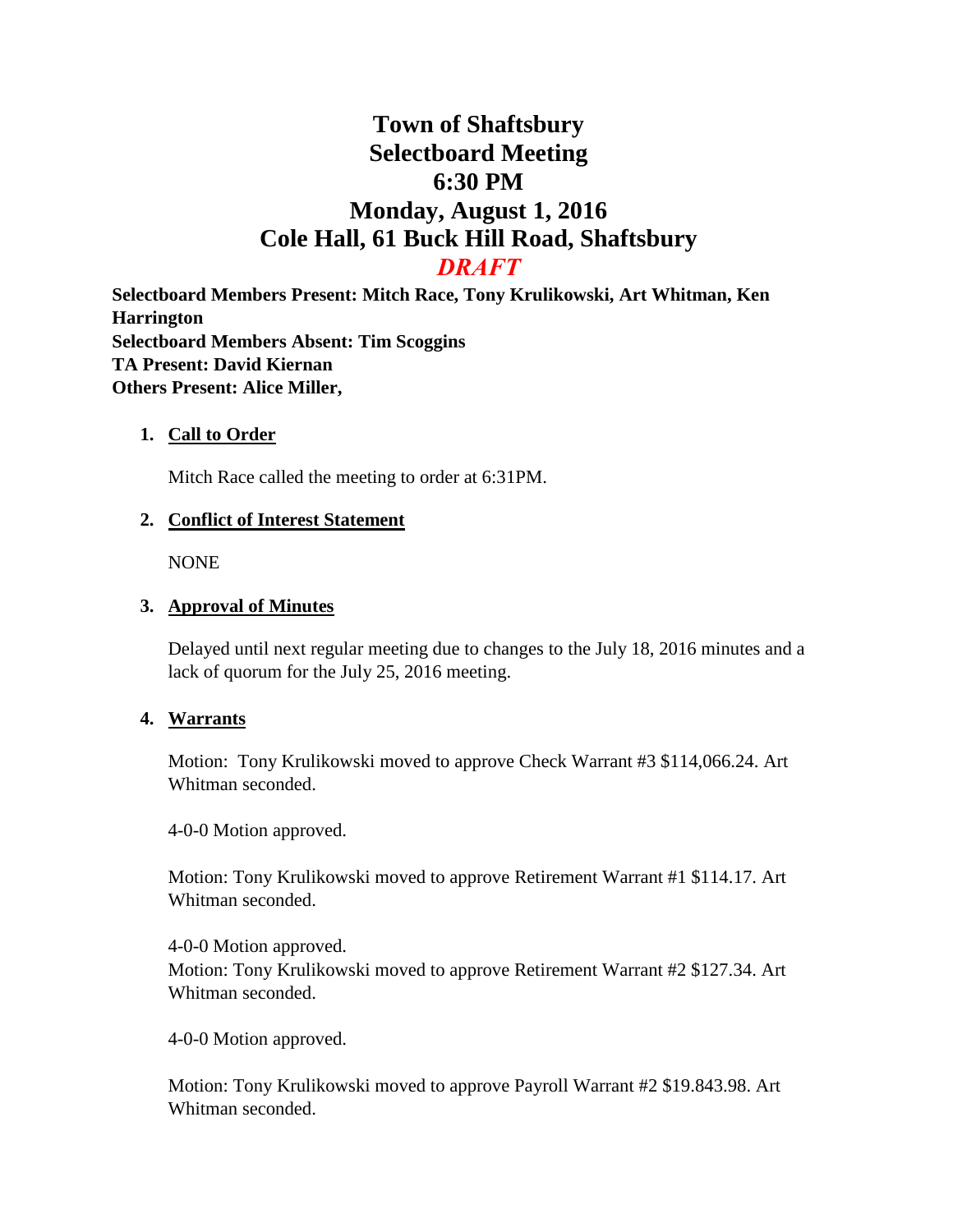4-0-0 Motion approved.

#### **5. Announcements**

NONE

## **6. Public Comments**

State Representative Alice Miller came before the Board and reported that she had delivered a message from the Shaftsbury Selectboard to U.S. Senator Patrick Leahy and State Senators Dick Sears and Brian Campion that day and would be mailing a letter to Governor Shumlin. Rep. Miller reported that she had received a recent communication from Governor Shumlin and she would forward that letter to the Board.

Art Whitman asked David Kiernan to summarize the letter the Board sent to the various officials. Mitch Race read from the letter addressed to Alyssa Schuren, Commissioner of the Department of Conservation. The letter asked Ms. Schuren to reconsider the designation of the Town of Shaftsbury as the responsible party for the PFOA contamination at the site of the closed landfill. The letter went on to state that the Town had although the Town was cooperating with the State to provide bottled water and well testing for residents, it was not admitting culpability for the pollution at the former landfill. The letter also expressed concern for the cost of clean-up of the PFOA, particularly when the Town followed all State regulations regarding landfills. The letter concluded by asking for financial assistance in remedying the problem. The letter is attached to these Minutes in its complete form for public record.

A Rollin Road resident asked if the Town knows who or what is responsible for the PFOA contamination. Mitch Race replied that it could simply be from waste being deposited at the landfill as many products included PFOAs in manufacturing. Mr. Race also pointed out that the State of Vermont has a very low threshold in terms of acceptable levels of PFOA allowed in water compared to other State and federal standards (20 parts per trillion). The resident asked for the levels found in the wells near the former landfill and the Board reported that one well was shown to have 22 ppt and another 25 ppt. Art Whitman pointed out that these were also monitoring wells and that the Town does not yet know what levels would be found in deeper wells for drinking. Mitch Race said that 26 wells within a quarter mile radius would be tested and results would be back in a couple of weeks.

Another resident asked who mandated the test of the wells. David Kiernan reported that the State asked the Town to test the monitoring wells at the landfill due to the proximity of Shaftsbury to the sites in Bennington where PFOA was found. Ken Harrington pointed out that Shaftsbury is the only town where PFOA has been found that did not have a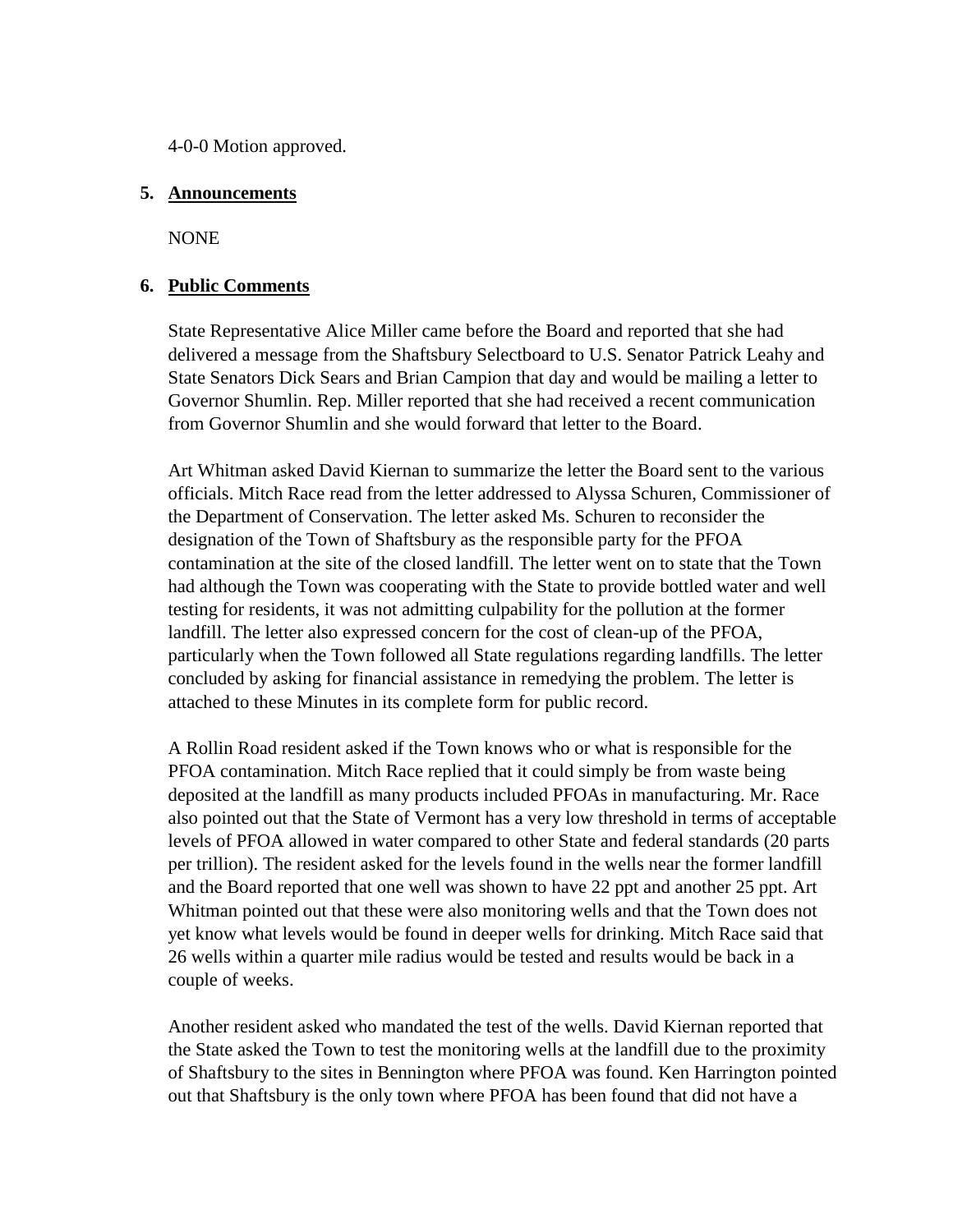company that manufacturing products with PFOA within its borders. David Kiernan said that the Town of Shaftsbury is the only municipality that is currently being held responsible for the cost of testing and possible remediation. The resident asked if the Town had access to the information on testing in nearby North Bennington and David Kiernan replied that those results were public information.

Alice Miller said that the State of Vermont has more stringent standards because it takes public health and safety seriously and that infants have higher water content in their bodies than those over age 1. Tony Krulikowski clarified that PFOAs were only recently classified as toxic and that there were no standards regarding the dumping of products containing PFOAs at the time they were likely deposited in the landfill. Alice Miller agreed and said that on her time on the Selectboard, PFOAs were never mentioned and that holding the Town accountable for their presence did not seem fair. Representative Miller said that she hoped the letter the Board had sent would persuade the State to recognize the economic burden this may place on a small municipality but the matter needed to be handled civilly and diplomatically.

Art Whitman said that he wanted to make clear that he believed that the State representatives for Shaftsbury needed to "be at the table" where this is discussed as this is an unprecedented situation and Shaftsbury needs to take the lead on how to handle this matter. The Board agreed that this was the "tip of the iceberg" in terms of identifying and solving the problem of contaminants in landfills.

# **7. Treasurer's Report**

Melanie Dexter presented a cash flow report and reported the Town was still in good shape and she had not had to draw from the Town's line of credit. Ms. Dexter reported that the State Prebates for real estate taxes had come in and the deposit was larger than last year's figure. Ms. Dexter also pointed out that some State highway funds had also come in recently.

Ms. Dexter went on to explain that revenue was about the same as last year but expenditures were ahead because of the timing of some insurance and lease payments. Ms. Dexter also reported that the collection of delinquent taxes is steady and that she will be getting tax bills out as soon as she has the final Grand List. The final budget figures for the end of the year should be finalized soon.

# **8. Road Foreman Report**

David Kiernan delivered the Road report as the milling machine doing work on East Road broke down and Steve Washburn was working to catch up.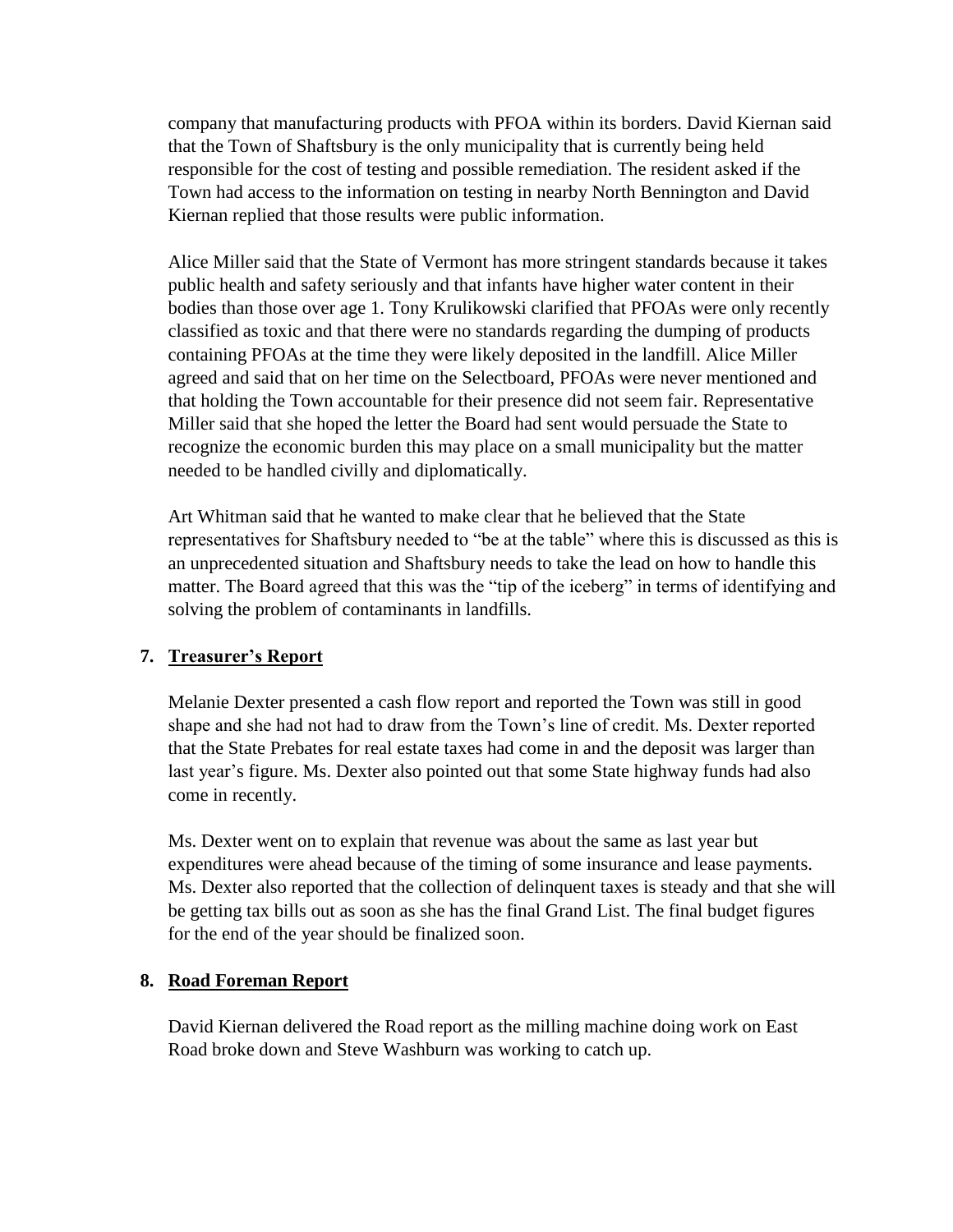#### **a. East Road**

Milling was expected to be completed by day's end and paving to begin next week.

# **b. Harvest Hills – Hewitt Drive**

Profiling completed, sides cleaned, culverts put in. Cold asphalt and chip sealing will be done in a day's time at the end of next week with no expected road closures.

Mr. Kiernan noted that recent rain had created ruts on some of the back roads and said that repairs would be done following the completion of the work on East Road and Harvest Hills/Hewitt Drive. An injury sidelined the seasonal employee that was scheduled to grade while the major projects were in progress.

A resident addressed the Board and said that every time it rained, Rollin Road turned to washboard and asked if the conditions could be improved to avoid constant maintenance. Mr. Kiernan said that it was part of routine maintenance and that speeding on dirt roads contributed to the breakdown of the gravel. Art Whitman pointed out that the Town is trying to use better quality material on the roads and Mr. Kiernan said that the Town is working to use more chloride to cut down on dust.

David Kiernan pointed out that the current materials budget is about \$100,000.00 for the roads. The resident asked about the ditching on the Rollin Road and Art Whitman said that it was to keep water off the road. Mr. Kiernan said that the Town was aiming to get on a routine schedule of ditching maintenance to keep the roads in good condition. The resident then stated that he had spoken with a neighbor who is familiar with road materials and he complains frequently about the quality of material used on the road. David Kiernan said that he agreed that some materials used in the past were substandard and that the Town is looking to improve the quality of gravel used.

The female resident then asked if Town Hall would be remaining at Cole Hall and Art Whitman said the Town was in continued talks about utilizing the Dailey building.

# **9. PFOA – Landfill Update**

This matter was addressed during the Public Comments portion of the meeting.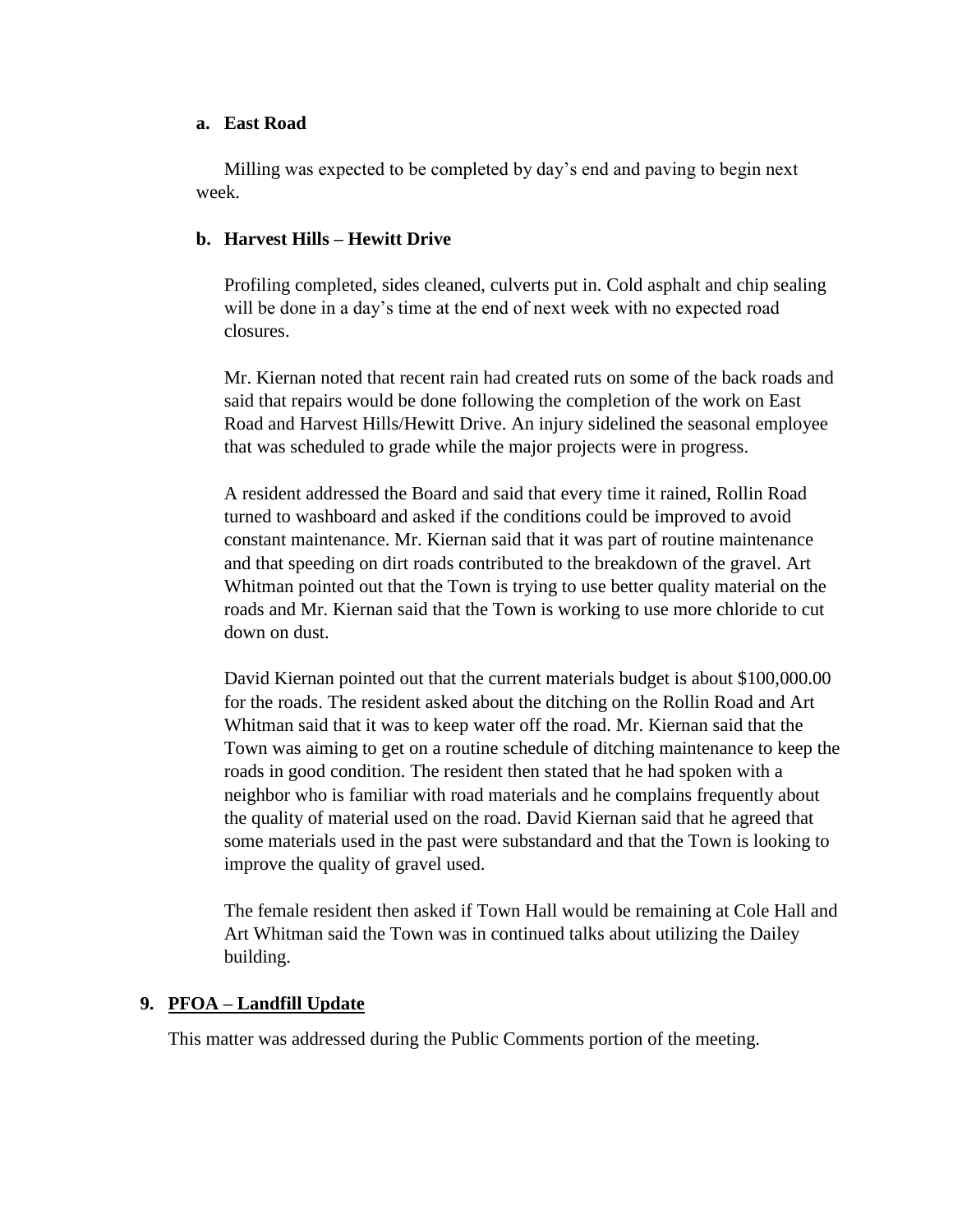# **10. Howard Park and Cleveland Park Playground Re-Builds**

David Kiernan reported that due to the discovery of the PFOAs at the former landfill, this matter had been put on hold, but that he expected the wood fiber material to be put down at Cleveland Park and the playground equipment at Howard Park to be taken down to be stored by the end of the summer.

# **11. Proposed Town Garage**

David Kiernan reported that the Town is waiting on the preliminary report on the site design from MSK Engineering and is also waiting on the closing for the property at 510 North Road. Mr. Kiernan said that he had met with TAM regarding their needs for a transfer station and what the turning radius specifications for the Town trucks would be. Mr. Kiernan pointed out that the transfer station would need to be located 180 feet from North Road due to Zoning Bylaws.

# **12. Sidewalk Project Corner of 7A and Church**

David Kiernan presented the Board with bids for the construction inspection bid (due on August  $1<sup>st</sup>$ ) for the sidewalk project. The construction bid is due August  $8<sup>th</sup>$  and Tony Krulikowski and Tim Scoggins will be in attendance to open those bids. Mr. Kiernan pointed out that the bids will be taken under advisement as the reviewing party consists of the Board, the Town Administrator and KAS. The bid is to be awarded August  $15<sup>th</sup>$ , along with the construction portion of the project.

Mitch Race read off the bids as follows:

- 1. DuBois and King- \$14,890.00.
- 2. KAS \$11,668.00

Art Whitman asked if there was a conflict of interest as KAS was the engineer on the project. David Kiernan replied that he has already addressed that question and since KAS had only been involved in site design and not the preparation of the RFP/Q, there was no conflict.

3. Staff Sterling Management, LLC - \$24,180.00.

David Kiernan said he would submit the bids to VTrans for review and hoped to award the bid on the  $15<sup>th</sup>$  of August.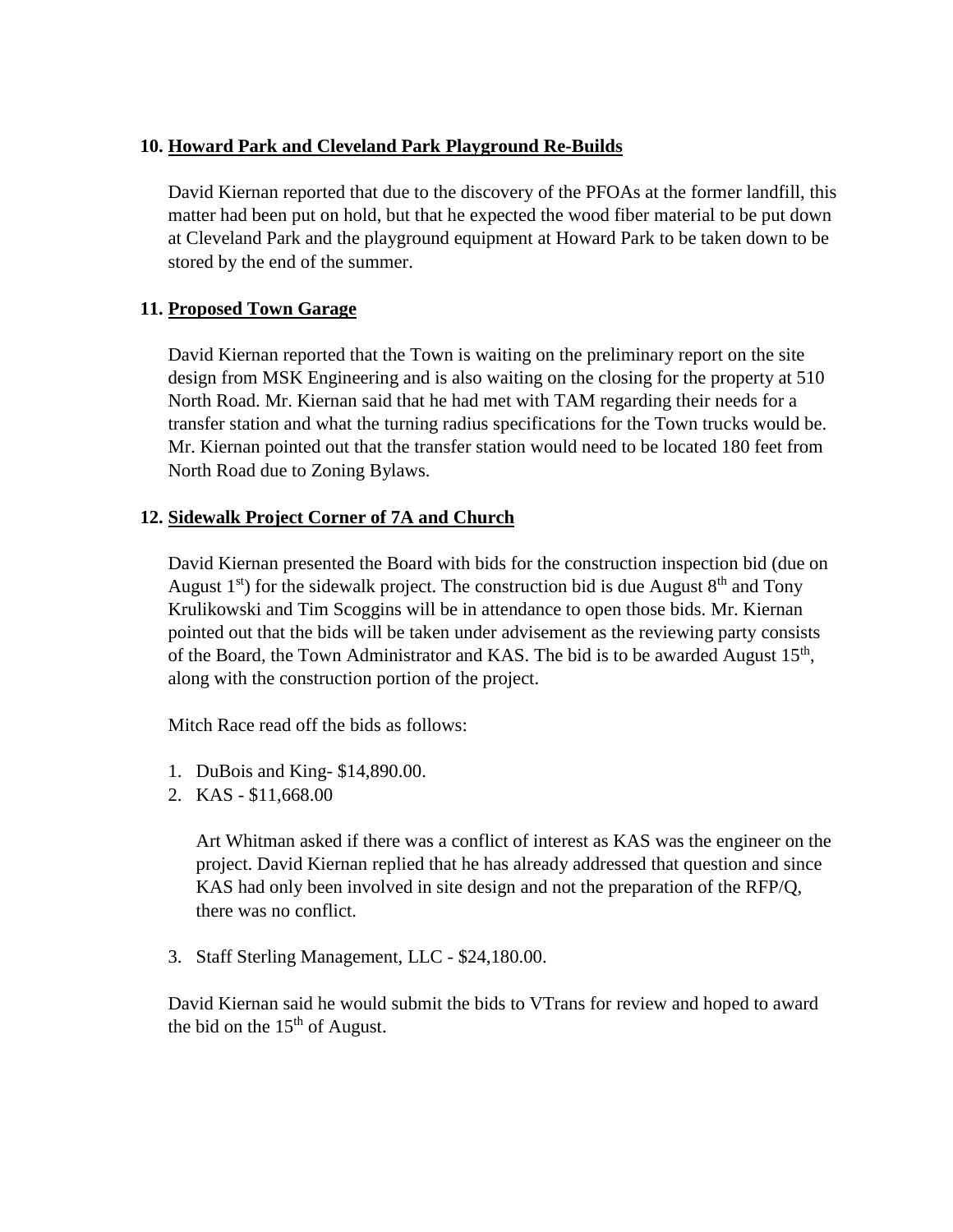Alice Miller asked if the grant money would expire and David Kiernan said that it would but the Town was still in good shape for the project. Mr. Kiernan also pointed out that the Town's cost is now down to 10%.

Ken Harrington asked if it would have been cheaper for the Town to have done the project itself. David Kiernan said that since the project is in the State's right of way, VTrans would have been heavily involved anyway.

# **13. Elm Street Speed Limit Change**

David Kiernan reported that he had circulated a speed limit ordinance lowering the speed limit on Elm Street to 25 mph. Mr. Kiernan said that he had the ordinance reviewed by legal counsel and that he hoped to have the first formal meeting addressing the ordinance on the 15<sup>th</sup> of August, the second around the  $25<sup>th</sup>$  of August during a special meeting due to the Labor Day holiday and the third on September 5<sup>th</sup>. Mr. Kiernan said that if all went well, the new ordinance would go into effect on October 7<sup>th</sup>.

# **14. Town Administrator's Report**

David Kiernan reported to the Board that he is advertising for a new position for the public works department that will cover Assistant Superintendent to the Water Department, the parks, snow plowing and building and grounds maintenance. Mr. Kiernan said that this was a position that had been discussed in the past to cover the retiring members of the Water Department, maintain the parks through the winter, do snow plowing and cover various building and ground jobs. Mr. Kiernan went on to say that this would be a "permanent part-time position" (25-30 hours per week) and he was looking to fill it soon because training on the Water Department portion of the position is being offered in September.

Mr. Kiernan said that the majority of the time would be used to cover the parks and Water Department. The snow-plowing position could take up most weekly hours during the winter. Art Whitman asked if this would affect any benefits and Mr. Kiernan said that it would not and that the weather could dictate the schedule.

Mr. Kiernan asked if the Board would like this position advertised.

Motion: Mitch Race moved to advertise the new permanent part-time public works position. Tony Krulikowski seconded.

4-0-0 Motion approved.